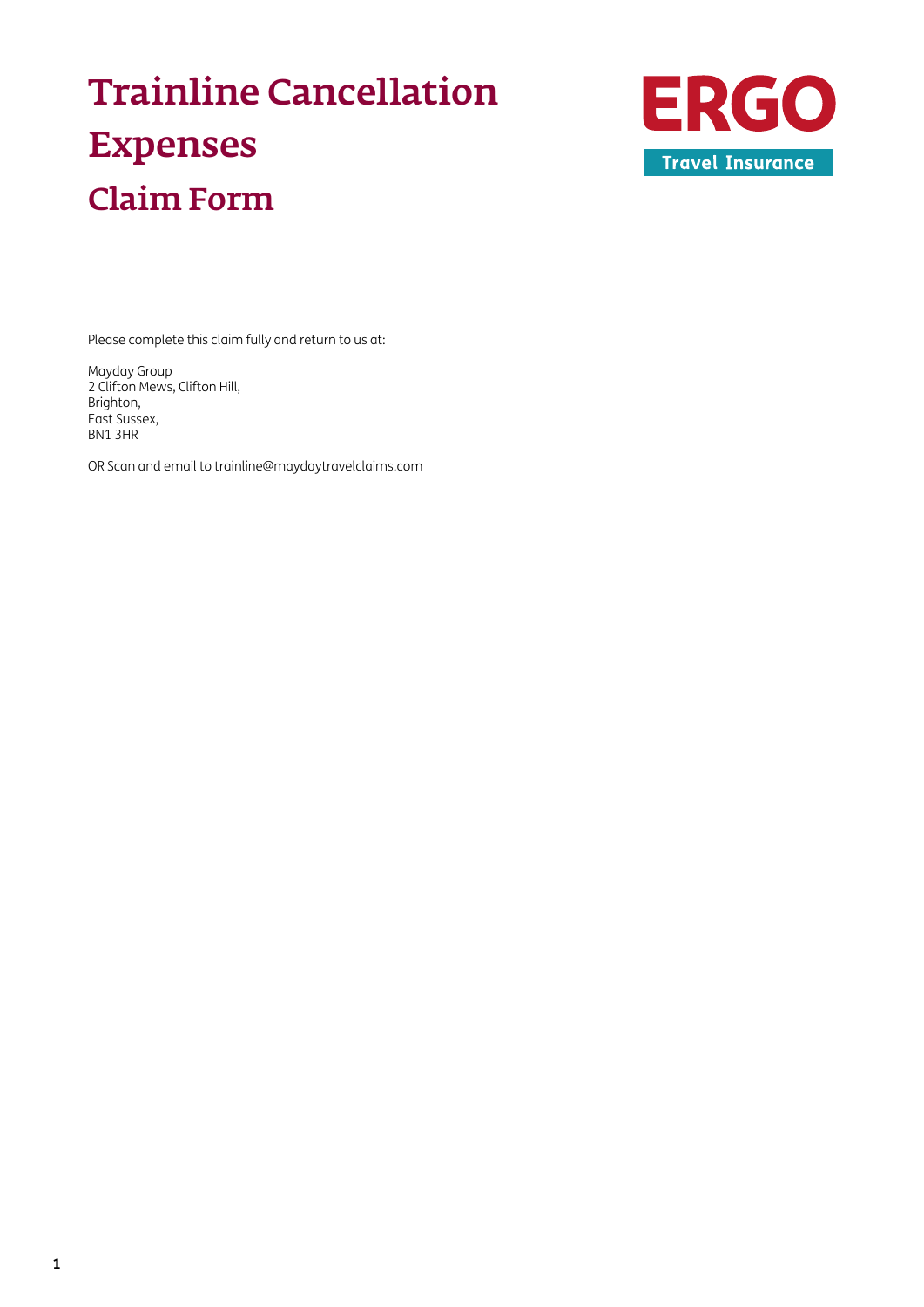## Personal details

| Title                       | <b>Miss</b><br>Mr<br>Mrs<br>Ms                   | Other           |                                   |
|-----------------------------|--------------------------------------------------|-----------------|-----------------------------------|
| Family name                 |                                                  | First name      |                                   |
| Date of birth               | M<br>$\setminus$<br>M                            |                 |                                   |
| Address                     |                                                  |                 |                                   |
|                             |                                                  |                 |                                   |
|                             |                                                  | Post code       |                                   |
| Daytime tel no.             |                                                  | Evening tel no. |                                   |
| Email address               |                                                  | Occupation      |                                   |
| Policy details              |                                                  |                 |                                   |
| Company name                |                                                  |                 | If applicable                     |
| Trainline Booking Reference |                                                  | Date of issue   | $\Box$<br>D<br>M                  |
| Date of booking             | M<br>$\setminus$<br>D<br>M                       | Destination     |                                   |
| Date of travel              | M M<br>$\vee$<br>D<br>$\vee$<br>$\vee$<br>$\vee$ | Date of return  | $\Box$<br>$DM$ $M$<br>$\vee$<br>V |
| Travel agent                |                                                  | Tour operator   |                                   |

## Claim details

| Reason for cancellation                   |                                                                        |                            |  |  |  |
|-------------------------------------------|------------------------------------------------------------------------|----------------------------|--|--|--|
| Names of all persons<br>cancelling        |                                                                        |                            |  |  |  |
|                                           |                                                                        |                            |  |  |  |
| Date Trainline<br>advised of cancellation | Verbally<br>D<br>D<br>M<br>M                                           | In writing<br>D<br>M<br>D. |  |  |  |
|                                           | If cancellation was due to a person not booked to travel please state: |                            |  |  |  |

Full name Relationship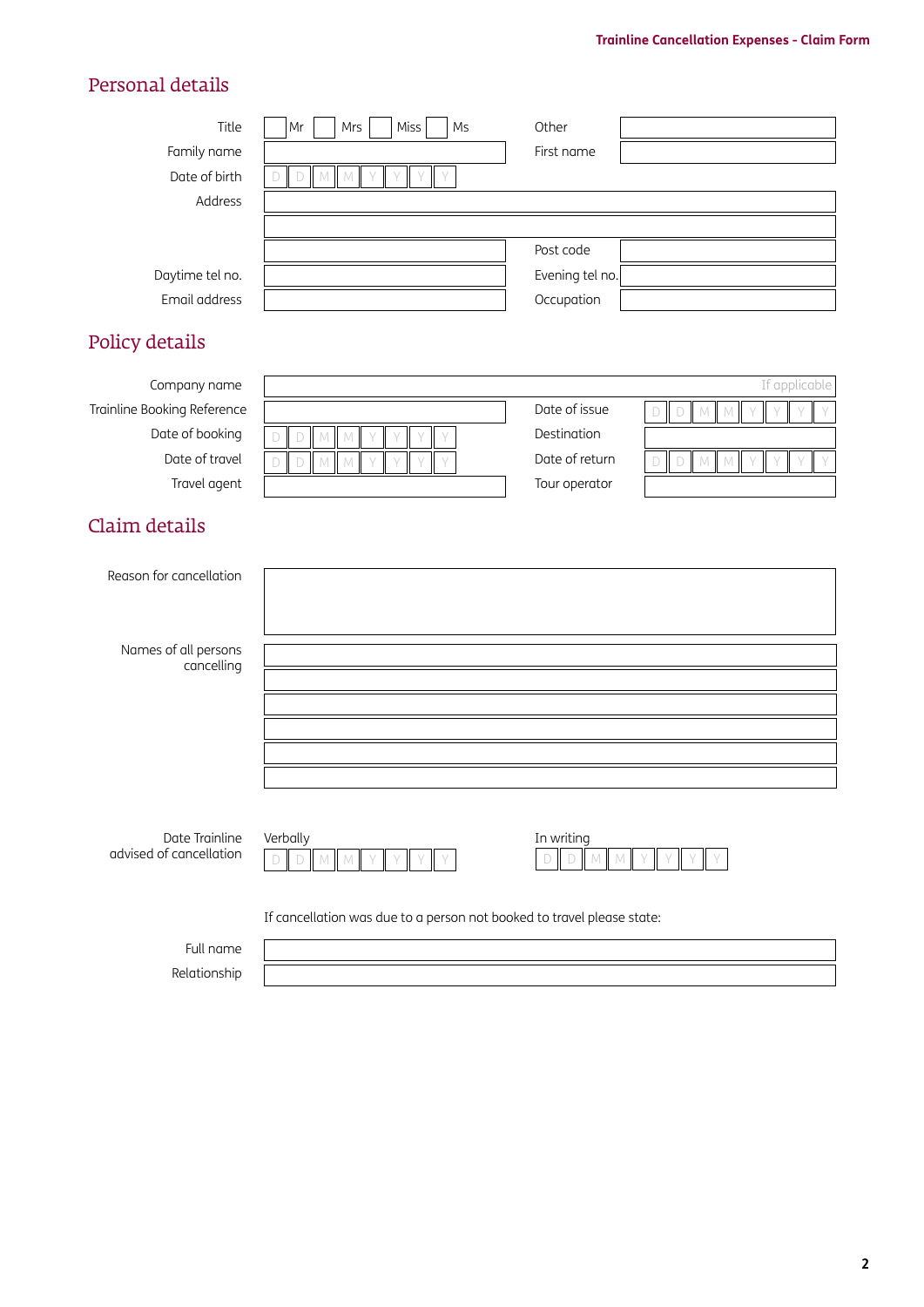## Cancellation charges and payment information

| Total paid to Trainline      | Payment method |  |
|------------------------------|----------------|--|
| Cancellation charges applied | Refund given   |  |
| Total amount claimed         |                |  |

It is a condition of the policy and your responsibility to provide sufficient documentation to support your loss. Failure to provide the required documentation, including the details of any other insurances, will delay and may invalidate the claim.

## Claimants declaration and signature

- 1. I declare that all details and particulars given in respect of the claim(s) made herein constitute a true and accurate statement.
- 2. To the best of my knowledge and belief I have not omitted any material information which would affect the insurers assessment of this claim.
- 3. I confirm that where a claim or claims are made in respect of others, I have their full authority to act on their behalf. I also confirm that they have been advised that ERGO Travel Insurance Services Ltd (ETI) will not accept any liability if any payments are not distributed proportionately to the persons concerned.
- 4. I hereby give my permission for any medical practitioner or authority mentioned herein to release further information regarding my medical records to ETI. I am aware that all such information will be disclosed in accordance with the terms and provisions of the Access to Medical Records Act (AMRA) or other similar legislation.
- 5. I am aware that an insurance claim made in the knowledge that any element thereof is fraudulent is a criminal offence and that this will invalidate the policy and will render me liable to prosecution.
- 6. I consent to ETI:
	- a. recording, storing and using my personal data in an electronic record of this claim; and
	- b. sharing the record of this claim, including my personal data, with other insurers and interested parties as part of insurance industry anti-fraud initiatives; in accordance with the General Data Protection Regulation.

#### **I have read and understand the declaration above and included the necessary documents to substantiate my claim.**

| Claimant(s) full name(s) |                                                                                                                     |                                     |
|--------------------------|---------------------------------------------------------------------------------------------------------------------|-------------------------------------|
| Clients signature        | Date                                                                                                                |                                     |
|                          |                                                                                                                     |                                     |
|                          |                                                                                                                     |                                     |
|                          | Full name of an authorised representative of the corporate policy holder (corporate and / or education group cover) |                                     |
|                          |                                                                                                                     |                                     |
|                          |                                                                                                                     |                                     |
| Signature of authorised  | Date                                                                                                                |                                     |
| representative           |                                                                                                                     |                                     |
|                          |                                                                                                                     |                                     |
| I / We authorise         |                                                                                                                     | to act on my behalf in this matter. |
| Client's signature       | Date                                                                                                                |                                     |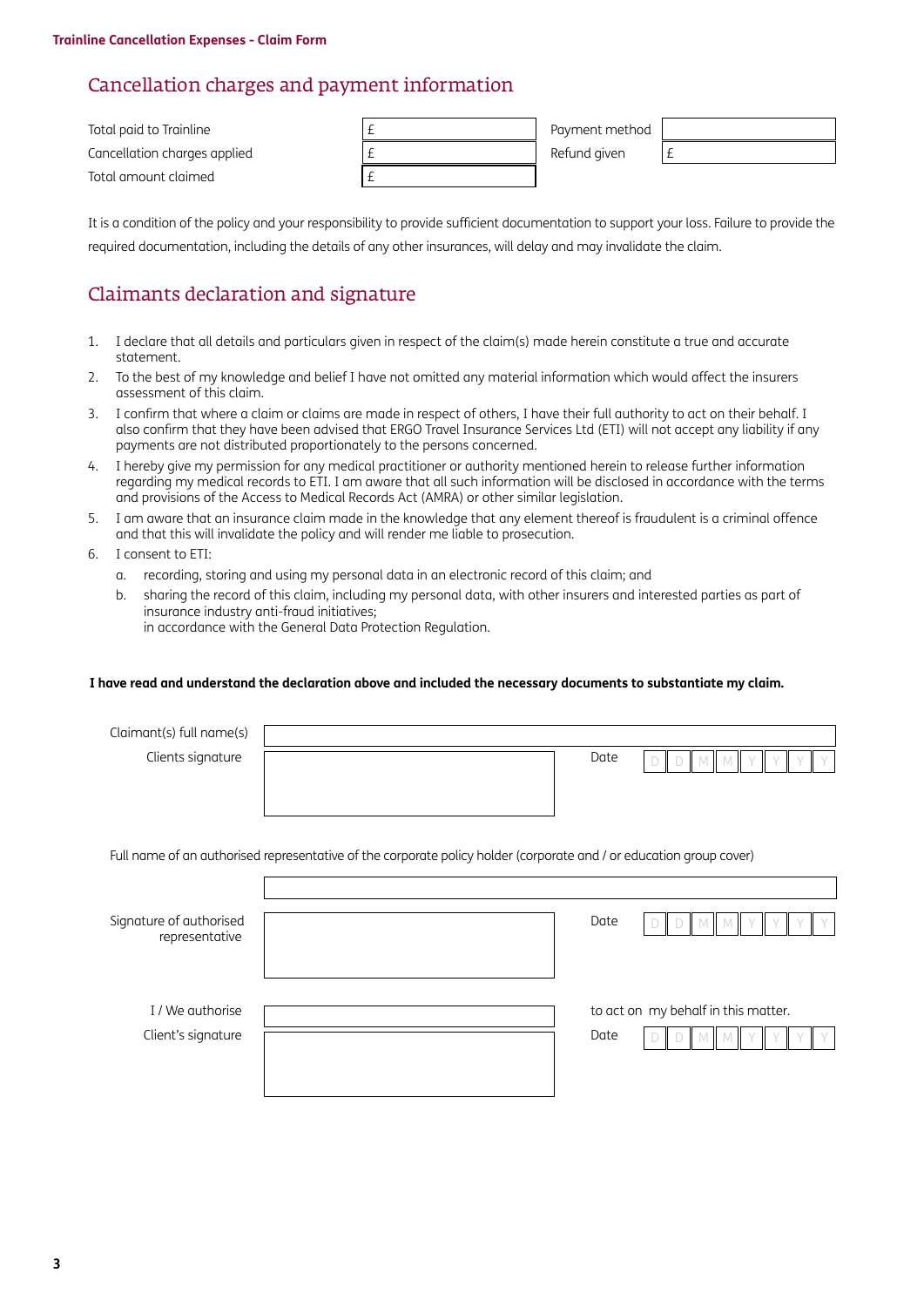## Confidentiality and data protection

#### **Consent**

We will only use Your personal data when the law allows Us to. Most commonly We will use Your personal data under the following two circumstances:

- 1. When You gave explicit Consent for Your personal data, and that of others insured under Your Policy, to be collected and processed by Us in accordance with this Data Protection Notice.
- 2. Where We need to perform the contract which We are about to enter into, or have entered into with You.

#### **How We use Your Personal Data**

We use Your personal data for the purposes of providing You with insurance, handling claims and providing other services under Your Policy and any other related purposes (this may include underwriting decisions made via automated means). We also use Your personal data to offer renewal of Your Policy, for research or statistical purposes and to provide You with information, products or services that You request from Us or which We feel may interest You. We will also use Your personal data to safeguard against fraud and money laundering and to meet Our general legal or regulatory obligations.

We collect and process Your personal data in line with the General Data Protection Regulation and all other applicable Data Protection legislation. The Data Controller is ETI. For the purposes of handling claims the Data Processor is ETI.

#### **Special Categories of Personal Data**

Some of the personal data You provide to Us may be more sensitive in nature and is treated as a Special Category of personal data. This could be information relating to health or criminal convictions, and may be required by Us for the specific purposes of underwriting or as part of the claims handling process. The provision of such data is conditional for Us to be able to provide insurance or manage a claim. Such data will only be used for the specific purposes as set out in this notice.

#### **Sharing Your Personal Data**

We will keep any information You have provided to Us confidential. However, You agree that We may share this information with Great Lakes Insurance SE and other companies within the ERGO Group and with third parties who perform services on Our behalf in administering Your Policy, handling claims and in providing other services under Your Policy. Please see Our Privacy Policy [\(www.ergotravelinsurance.co.uk/ergo-privacy-statement](http://www.ergotravelinsurance.co.uk/ergo-privacy-statement)) for more details about how We will use Your information.

We will also share Your information if We are required to do so by law, if We are authorised to do so by You, where We need to share this information to prevent fraud.

We may transfer Your personal data outside of the European Economic Area ("EEA"). Where We transfer Your personal data outside of the EEA, We will ensure that it is treated securely and in accordance with all applicable Data Protection legislation.

#### **Your Rights**

You have the right to ask Us not to process Your personal data for marketing purposes, to see a copy of the personal information We hold about You, to have Your personal data deleted (subject to certain exemptions), to have any inaccurate or misleading data corrected or deleted, to ask Us to provide a copy of Your personal data to any controller and to lodge a complaint with the local data protection authority.

The above rights apply whether We hold Your personal data on paper or in electronic form.

Your personal data will not be kept for longer than is necessary. In most cases this will be for a period of seven years following the expiry of the insurance contract, or Our business relationship with You, unless We are required to retain the data for a longer period due to business, legal or regulatory requirements.

#### **Further Information**

Any queries relating to how We process Your personal data or requests relating to Your Personal Data Rights should be directed to:

Data Protection Officer, ETI, Afon House, Worthing Road, Horsham, RH12 1TL, United Kingdom

Email: [dataprotectionofficer@ergo-travel.co.uk](mailto:dataprotectionofficer%40ergo-travel.co.uk?subject=) Phone: +44 (0) 1403 788 510